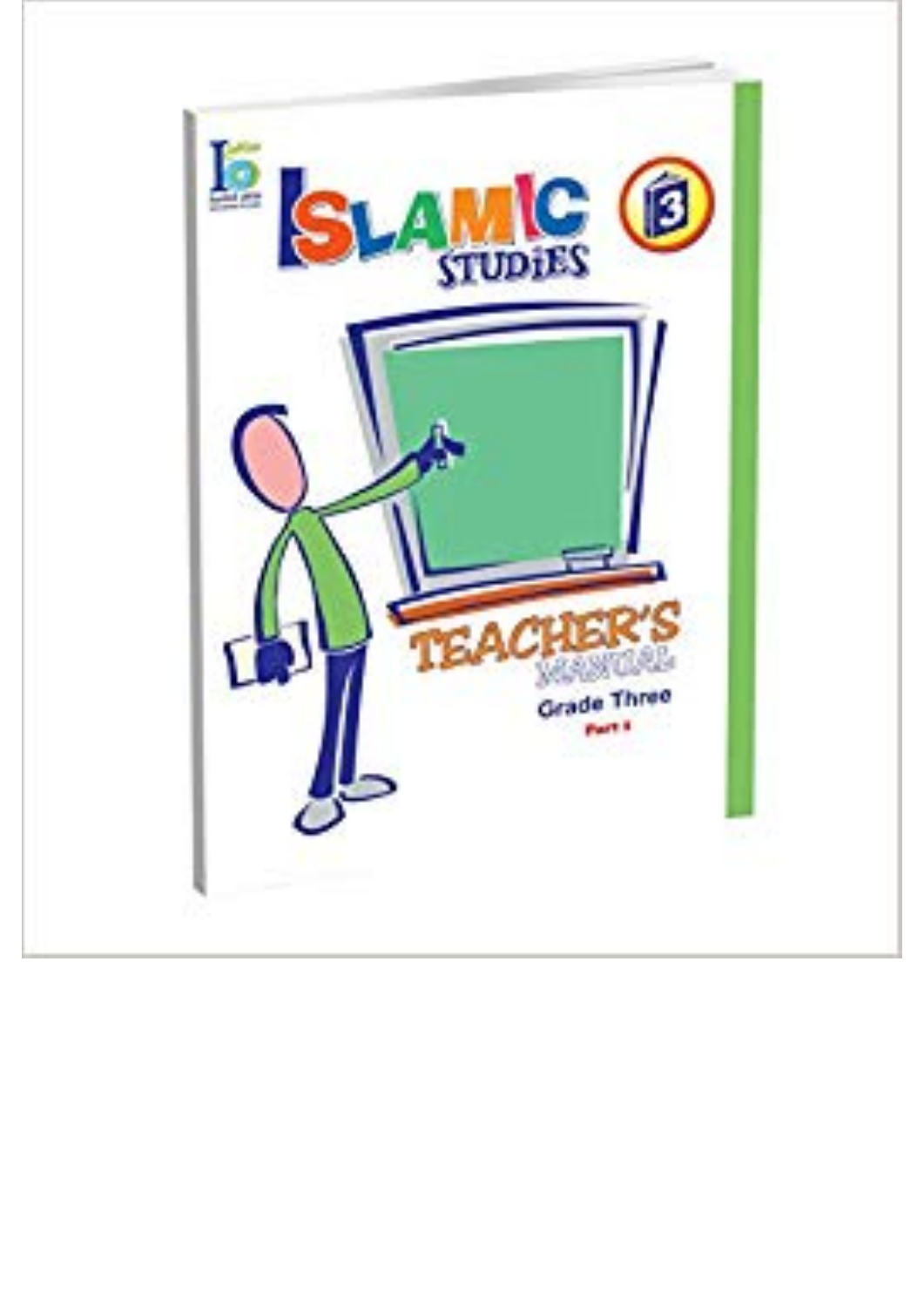**ICO Islamic Studies Teacher's Manual: Grade 3, Part 1**

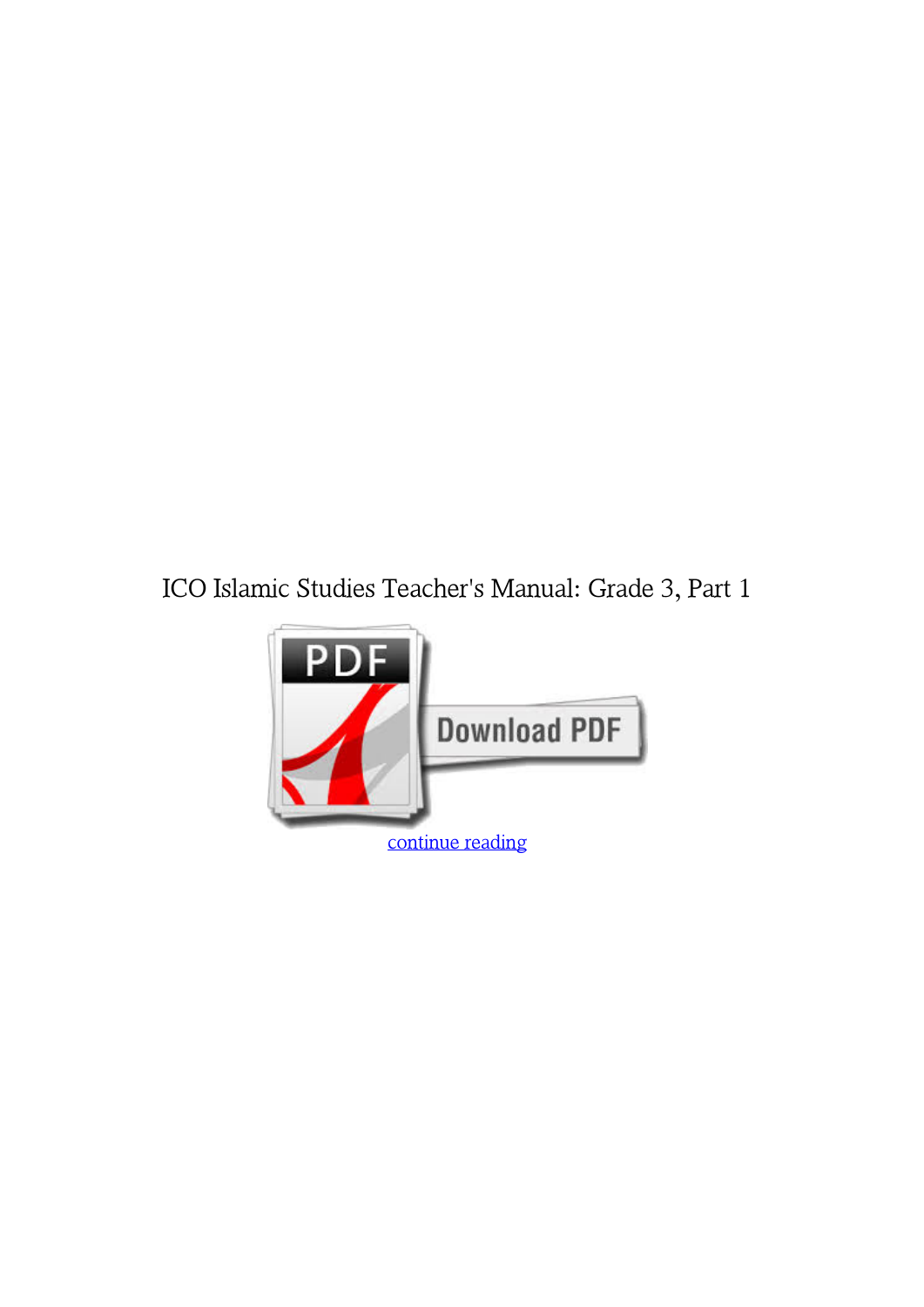As of this level, the manifestation of the Greatness of Allah in and through the creation and the need for ihsaan are emphasized. The Teacher's Manual contains suggestions for teaching each lesson, suggested pedagogical procedures and solutions to exercises and actions within the Student's Textbook and the experience Book. Students are launched to narratives of Prophet Muhammad (s). The worship section deals with the adhaan, obligatory times of prayer and the importance of carrying out salaah with congregation. Proper care of the masjid and additional public home is stressed. The material is presented, utilizing a spiral strategy, where students revisit each area and research it in higher depth every year. The quality concludes with lessons on the need for developing great manners towards one's neighbors and others. Qur'anic research include the memorization and recitation of Soorat An-Naba' through Soorat Al-Inshiqaaq, together with basic explanations of these soorahs.



[continue reading](http://bit.ly/2Tge8Fv)